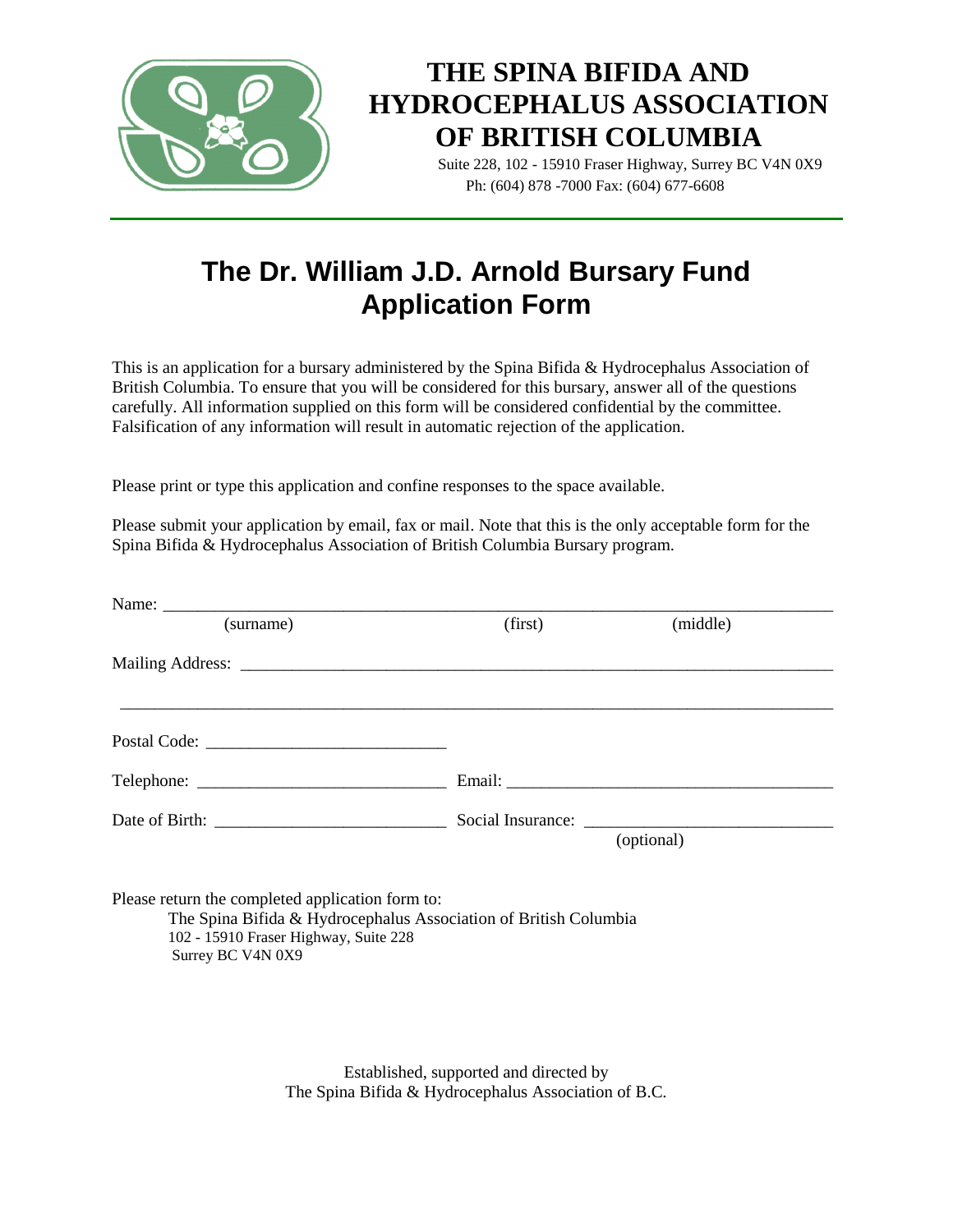Name the university or other education facility you plan to attend this fall. Please enclose evidence of acceptance or forward that evidence when you receive it.

List in chronological order the schools that you have attended and grades that you have completed. Please enclose an official copy of the transcript from your most recent year of study.

Name other scholarships or bursaries for which you have applied this year.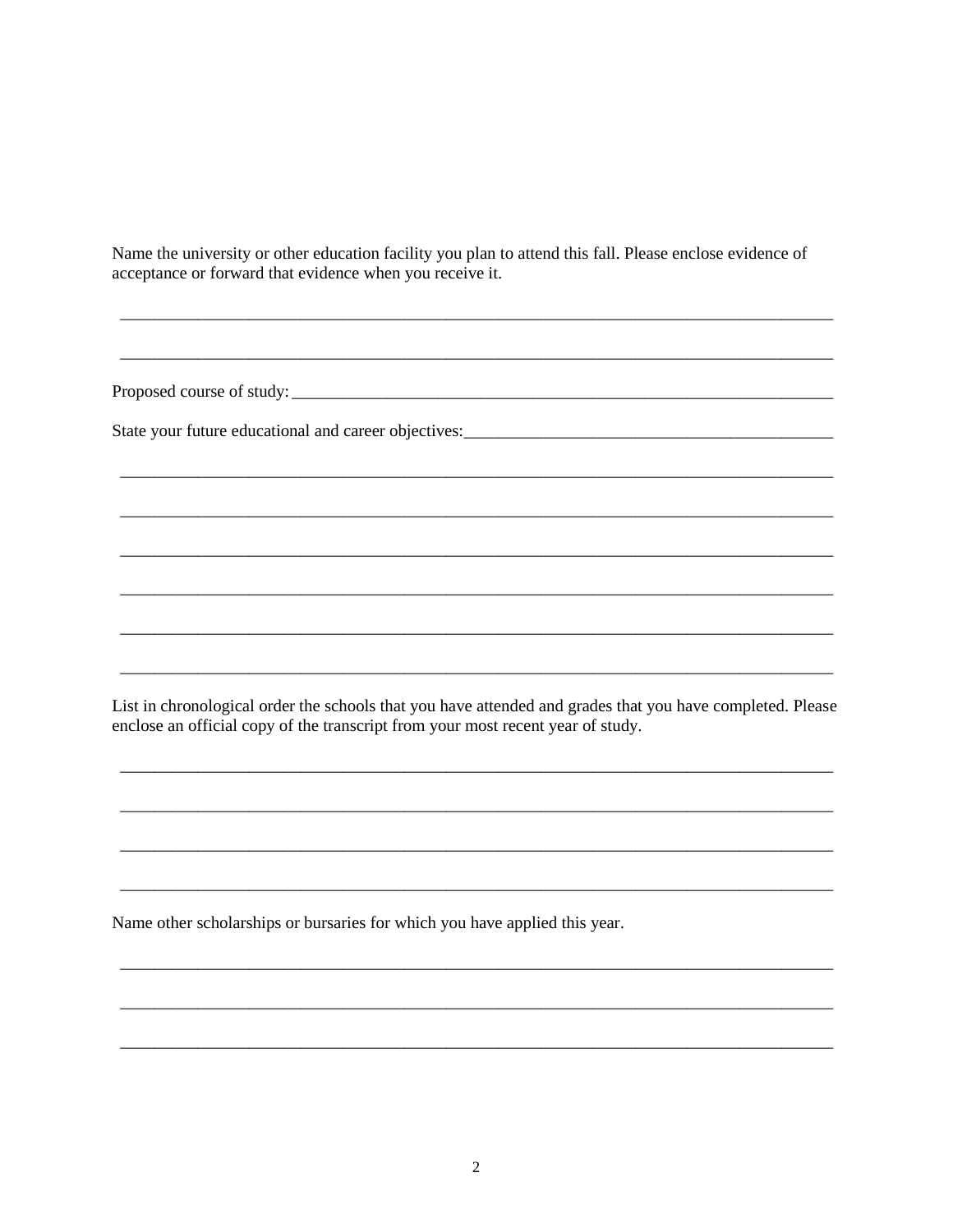Name any scholarships, bursaries, awards or certificates of recognition that you have previously received. Please provide dates.

Estimate the total cost of your education for the next year. Provide a breakdown of expenses, eg. tuition, books, travel, residence, assistive devices, etc.

State how you expect to finance your education.

List your employment history including full-time, part-time, and summer jobs, co-op placements and volunteer work (most recent experience first).